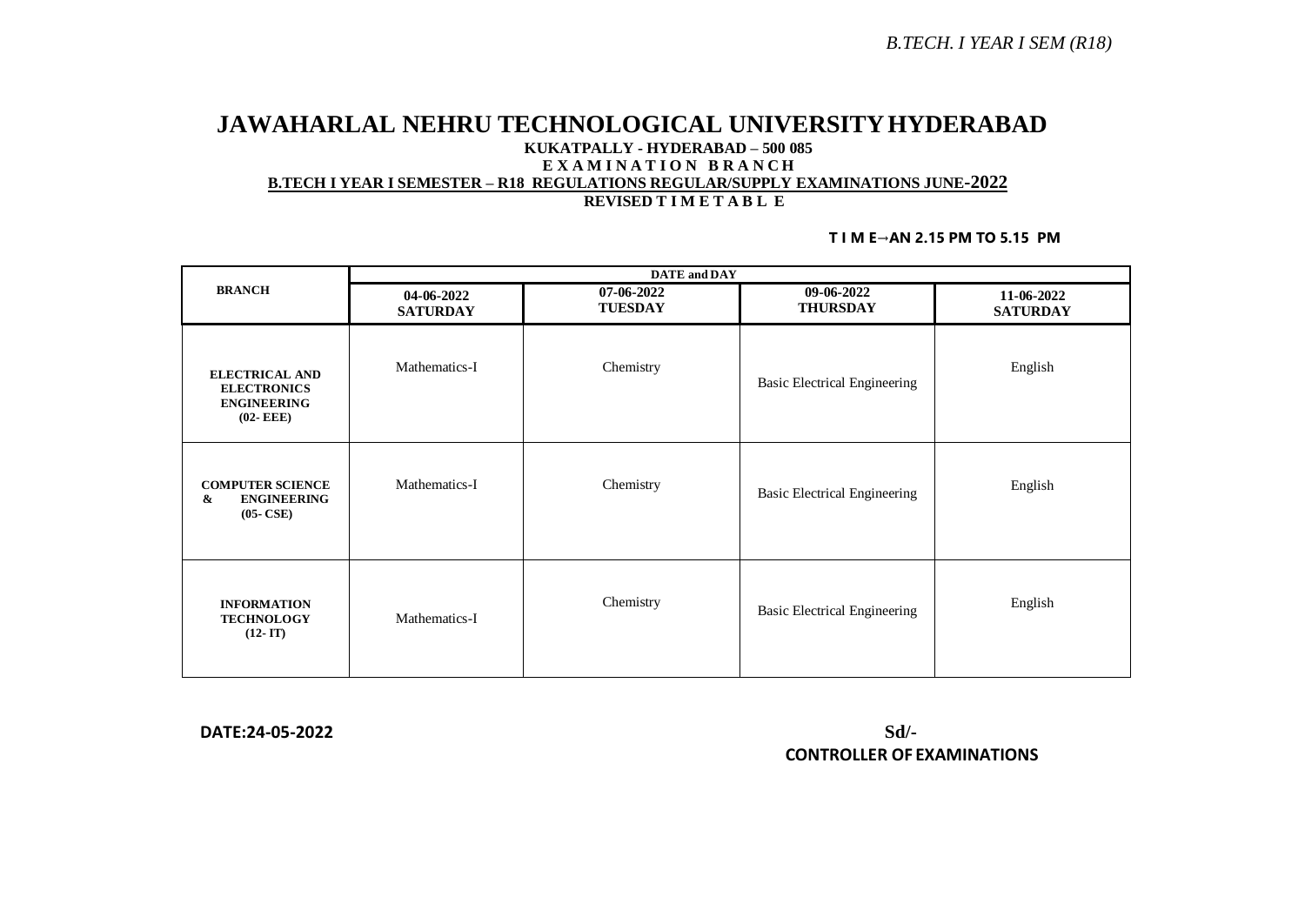# **JAWAHARLAL NEHRU TECHNOLOGICAL UNIVERSITYHYDERABAD KUKATPALLY - HYDERABAD – 500085 E X A M I N A T I O N B R A N C H B.TECH I YEAR I SEMESTER – R18 REGULATIONS REGULAR/SUPPLY EXAMINATIONS JUNE-2022 REVISED T I M E T A B L E**

#### **T I M E→AN 2.15 PM TO 5.15 PM**

|                                                                                                     | <b>DATE</b> and <b>DAY</b>    |                              |                                     |                               |  |
|-----------------------------------------------------------------------------------------------------|-------------------------------|------------------------------|-------------------------------------|-------------------------------|--|
| <b>BRANCH</b>                                                                                       | 04-06-2022<br><b>SATURDAY</b> | 07-06-2022<br><b>TUESDAY</b> | 09-06-2022<br><b>THURSDAY</b>       | 11-06-2022<br><b>SATURDAY</b> |  |
| <b>COMPUTER SCIENCE</b><br><b>INFORMATION</b><br><b>TECHNOLOGY</b><br>CSIT(33)                      | Mathematics-I                 | Chemistry                    | <b>Basic Electrical Engineering</b> | English                       |  |
| <b>INFORMATION</b><br><b>TECHNOLOGY AND</b><br><b>ENGINEERING</b><br>$(34-ITE)$                     | Mathematics-I                 | Chemistry                    | Basic Electrical Engineering        | English                       |  |
| <b>COMPUTER</b><br><b>ENGINEERING</b><br><b>(SOFTWARE)</b><br><b>ENGINEERING</b> )<br>$(56-CE(SE))$ | Mathematics-I                 | Chemistry                    | <b>Basic Electrical Engineering</b> | English                       |  |
| <b>COMPUTER SCIENCE</b><br>AND ENGINEERING)<br>(CYBER SECURITY)<br>$(62-CSE(CS)$                    | Mathematics-I                 | Chemistry                    | Basic Electrical Engineering        | English                       |  |

 **DATE:24-05-2022 Sd/- CONTROLLER OF EXAMINATIONS**